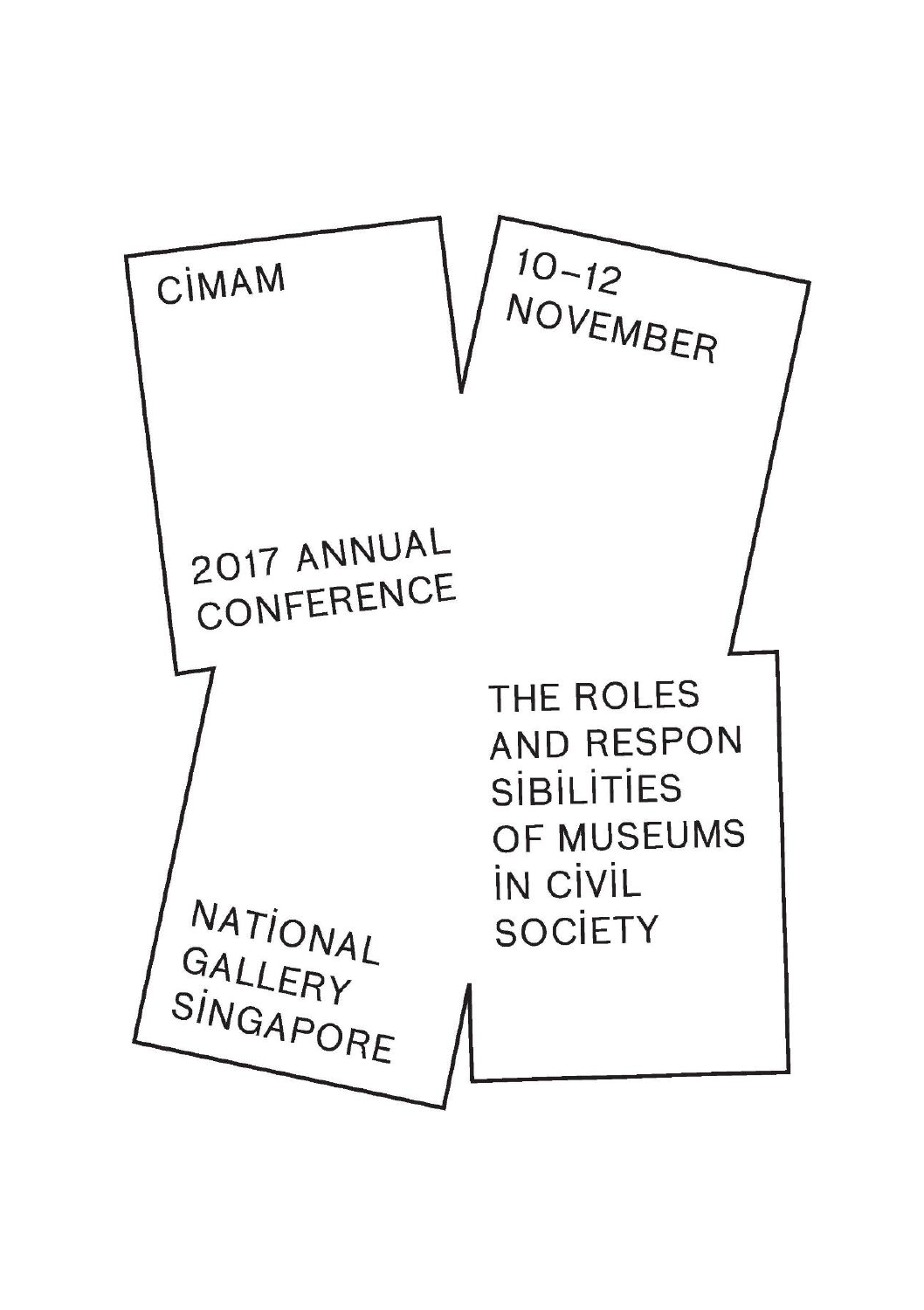## The Roles and Responsibilities of Museums in Civil Society

Given the rising sentiments of populist nationalism that we are witnessing around the world, and extending from the focus on the conference in Barcelona (*The Museum and Its Responsibilities*), it is imperative that we re-evaluate and re-examine the roles of museums, their public functions and how they respond. We ask:

How can national museums and art museums counter this global phenomenon of xenophobia and populism, to connect a local public with regional and international histories, perspectives and concerns?

How can museums continue to be effective forums in society where different communities and peoples of all backgrounds and beliefs still come together, instead of retreating into parochial isolation?

At the same time we return to the mission of CIMAM and consider: Who are CIMAM's stakeholders? Who has vested interests, and what are the constituencies to whom we are responsible?

To begin to address these issues, discussions at the CIMAM 2017 Annual Conference will start by considering the role of the city on Day 1. It considers the importance of cities for art, identity and history within the context of the national, regional, international and supranational. Can we speak of the contemporary city as sanctuary, as we speak of the museum as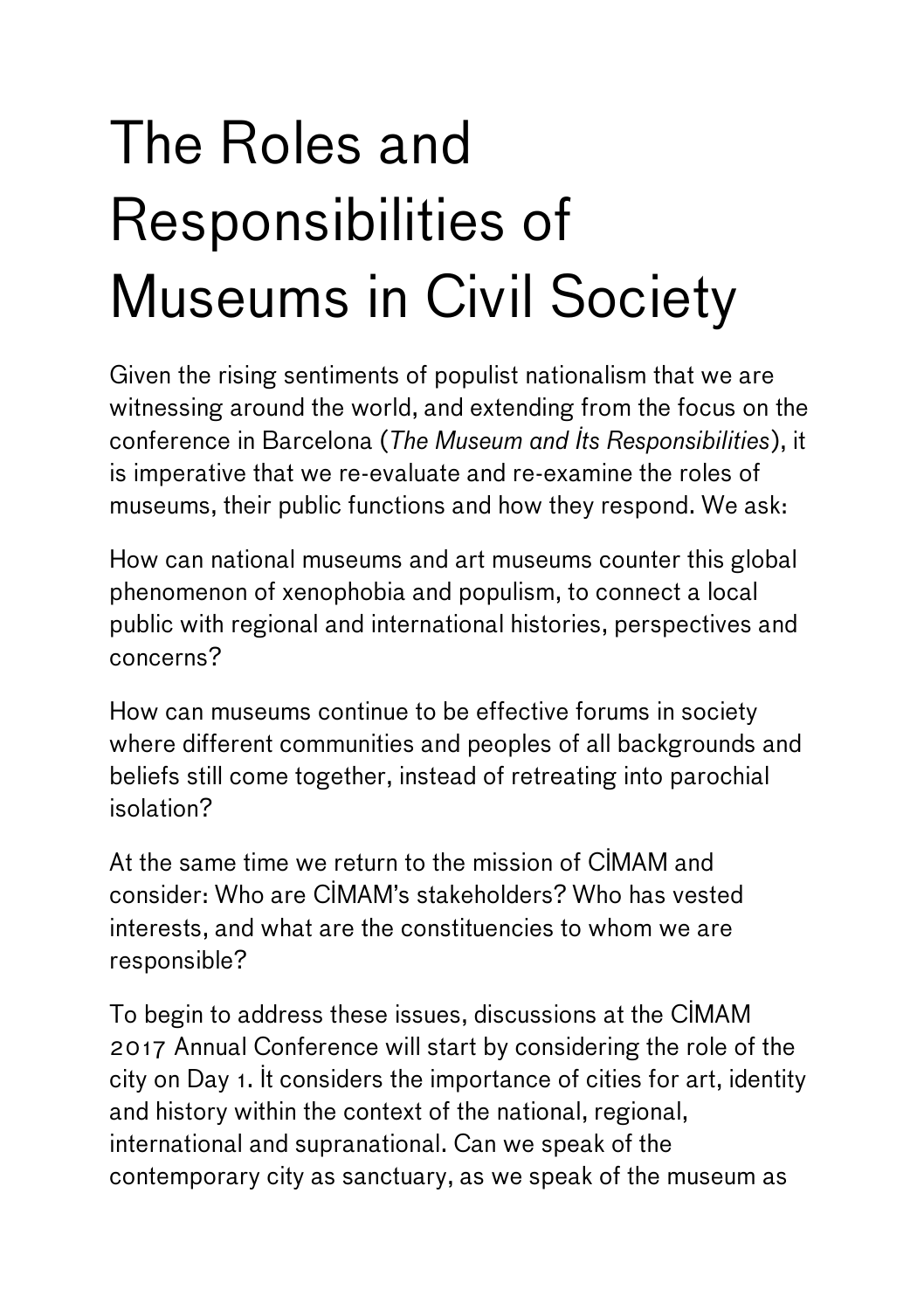sanctuary? If contemporary political crises are inextricable from the politics of centres versus peripheries, can cities and the urban-international (art) elite be both the problem and the solution?

On Day 2, the conference focuses on the multifarious cultural and artistic contexts of Southeast Asia. It looks at the specificity of art museums and spaces in the region to consider their driving forces: what are some of the positions adopted by institutions, artists and agents in this part of the world? What are some of the lessons we can learn from Southeast Asia, a political construct as imaginary as it is intractable?

On the last day of the conference, we turn our attention to envision how collections can be activated to manifest their potential for civil society: how can collections and collection strategies of museums be representative of the constituencies they are intended to serve? How are a museum's civil responsibilities reflected in its collection, and are there national, regional or international implications?

This year, a Pre-Conference Tour (Ho Chi Minh City, Vietnam) is being organized in addition to the traditional Post-Conference Tour (Jakarta and Yogyakarta, Indonesia). The aim is to provide delegates with opportunities for a fuller understanding of the heterogeneity and richness of artistic production and the concomitant development of museums and art spaces of Southeast Asia.

The CIMAM 2017 Annual Conference is organized by CIMAM and the National Gallery Singapore.